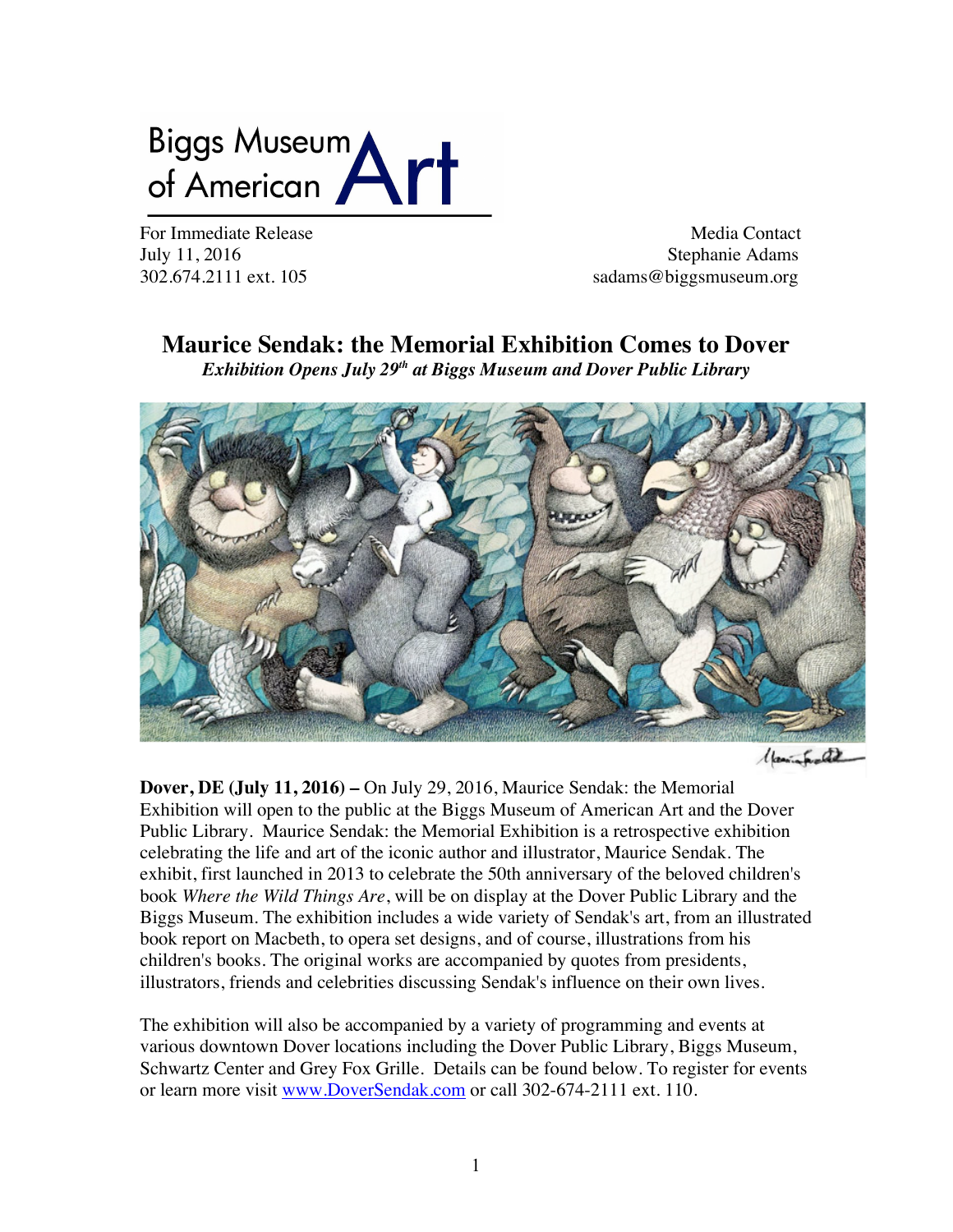#### **Events and Activities Include:**

#### **Grand Opening! Friday, July 29 at 6:30pm**

#### **Biggs Museum – Special Member's Preview from 5:00 – 6:30 pm**

The opening ceremony begins at 6:30 at the Dover Public Library with a special reading of *Where the Wild Things Are*. View Sendak's original artwork at the Dover Public Library and Biggs Museum, explore interactive exhibits, take tours, watch films, meet a monster, make Wild Thing crafts, become Max in photographs, and more! For this event there will be free admission and refreshments at the Biggs Museum. The Biggs Museum will host a preview for member's and their guests from 5-6:30 pm.

#### **Grand Opening! Saturday, July 30 at 12:30pm**

Come to the Dover Public Library and have a special monster lunch, view Sendak's original artwork at the Dover Public Library and Biggs Museum, explore interactive exhibits, take tours, meet a monster, make Wild Thing crafts, become Max in photographs, watch films, see an excerpt of a Sendak inspired Ballet performed at the Biggs Museum, and more!

#### **Musical – Really Rosie Schwartz Theater – Saturday, July 30 at 11am Tickets - \$5**

Performed by the Children's Theater, Inc., *Really Rosie* is a children's musical by the celebrated author, Maurice Sendak, with music and lyrics by Carole King. Rosie, the sassiest kid on her block of Brooklyn's Avenue P, entertains herself and her friends by acting out show biz fantasies, notably directing and starring in an Oscar winning movie*. Really Rosie* is a jewel for both children and adults.

Additional Shows:

Monday, August 8 at 10am – Milton Theater Tuesday, August 9 at 10:30am – Brandywine Hundred Library

#### **All Things Sendak - Ballet Performance**

# **Schwartz Theater – Thursday, August 4 at 2pm and 7pm**

# **Tickets - \$18/Adult, \$15/Senior, \$12/Student**

The Ballet Theatre of Dover presents a ballet performance inspired by Maurice Sendak, man who taught us how to confront our fears and achieve our dreams.

#### **Breakfast with the Monsters**

# **Grey Fox Grille – Saturday, August 20 at 10 and 11:30am Tickets - \$5**

Feed your appetite and have breakfast with the monsters in Maurice Sendak's kitchen. Meet at the Dover Public Library and walk over to the Grey Fox Grille for a simple breakfast. Enjoy scenery from Maurice Sendak's books and make crafts.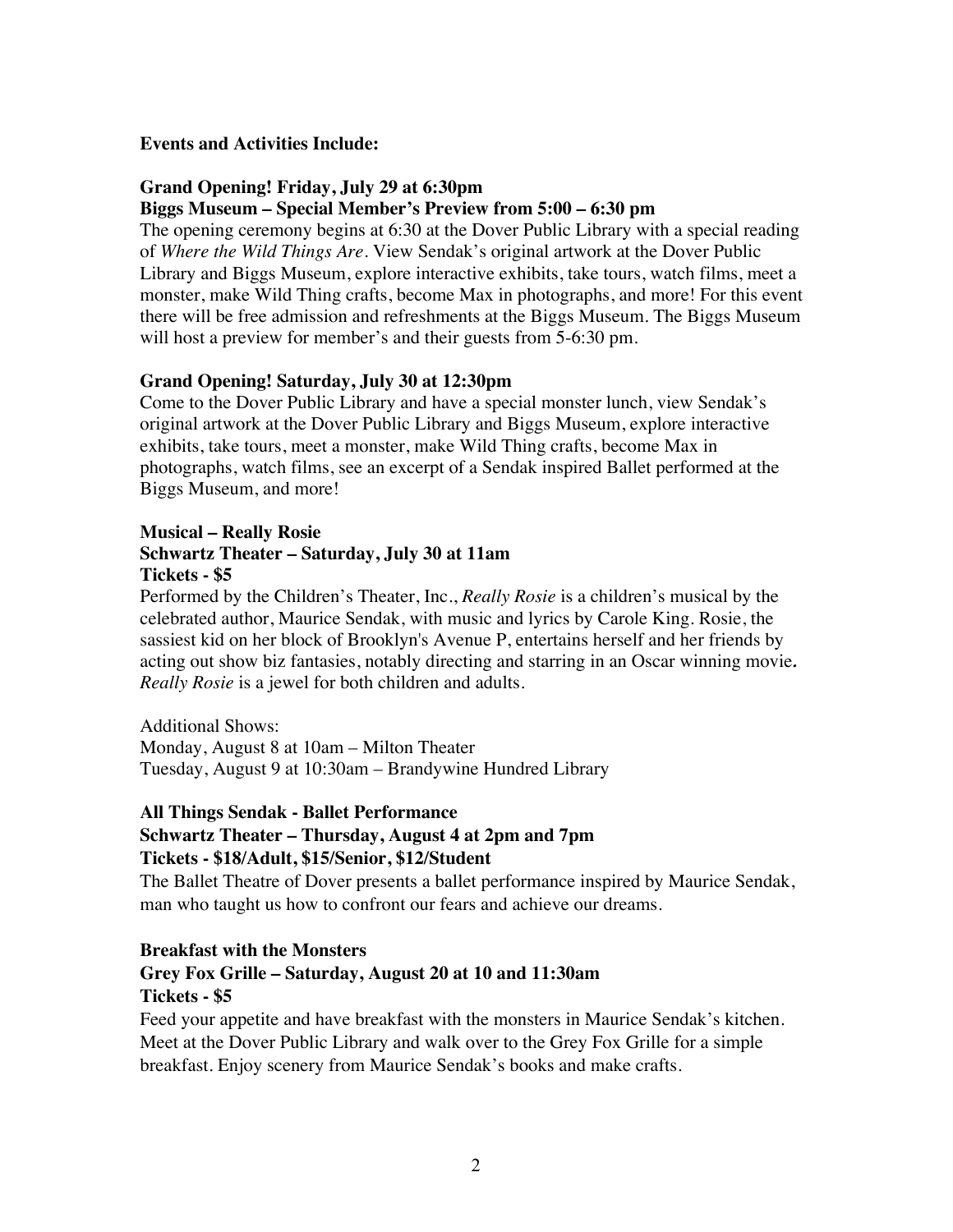# **Where the Wild Things Roam - Lecture The Biggs Museum – Wednesday, August 24 at 6:30pm Free with Admission**

As a specialist in fairytales, adolescent literature, and mythological archetypes, Professor Bobby is examining Sendak's work with an eye toward the macabre aspects of his illustrations and stories, within the larger context of her areas of focus. Registration is required.

# **Create Your Own Music Dover Public Library – Saturday, August 27 at 2pm Free**

Music was an important part of Maurice Sendak's creative process. Visit the Dover Public Library and create personalized instruments out of recycled materials and join in with musician Jim Rezac.

# **Where the Wild Things Are – Film Screening Loockerman Way Plaza – Saturday, September 3 at 8 pm Free**

Enjoy the warm weather with friends and family as you watch the Spike Jonze film, *Where the Wild Things Are*, under the stars.

# **Maurice Sendak and His Works**: **Author Discussion Biggs Museum & Dover Public Library - Thursday, September 8 at 6pm Free**

Visit the Biggs Museum for a reception with Leonard S. Marcus, renowned historian, author, and critic of children's literature. The reception will be followed by a lecture at the Dover Public Library at 6:45pm. Registration is required.

# **Ongoing Programs:**

# **Where the Wild Things Art! Dover Public Library – Every Tuesday in August at 10 am Free**

Visit the Dover Public Library and create crafts and do activities inspired by Maurice Sendak's books!

# **Read and Make: Sendak Adventure Trail Dover Public Library & Biggs Museum - Thursdays in August at 10:30am Free**

To celebrate a joint exhibit of illustrations by Maurice Sendak at the Dover Public Library and the Biggs, join both institutions for a story time and craft every Thursday morning in August. Each day will feature a reading of a Sendak story at the Library at 10:30am, followed by a field trip across the street to the Biggs for a Sendak themed craft.